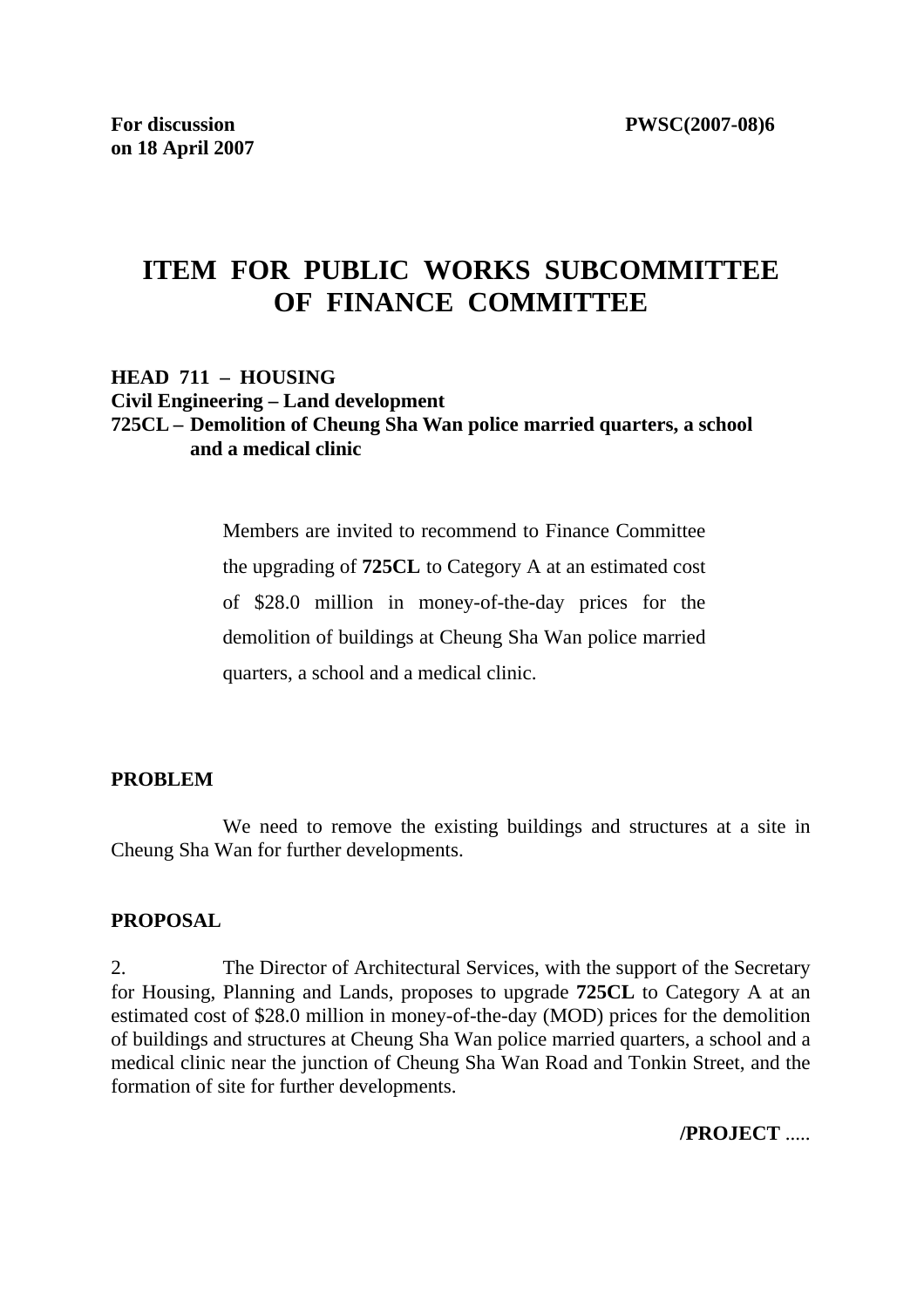## **PROJECT SCOPE AND NATURE**

- 3. The scope of **725CL** comprises
	- (a) demolition of five residential blocks, one school building and one medical clinic;
	- (b) removal of the ground floor slab and all external paving areas within the site boundary;
	- (c) removal of the existing underground services and tanks;
	- (d) removal of the pile caps and the cutting off of the portion of piles at one metre below the pile caps;
	- (e) demolition of the existing boundary wall and fence, and erection of a chain-link fence along the site boundary; and
	- (f) formation of the site to the existing level of the external paving.

A site plan is at Enclosure 1.

4. We plan to start the proposed works in September 2007 for completion by December 2008.

### **JUSTIFICATION**

5. The site (about 16 700 square metres) is currently occupied by the Cheung Sha Wan police married quarters, a school and a medical clinic. The police married quarters and the clinic have been vacated since early 2003, and the school ceased operation in September 2006.

6. In accordance with the prevailing Cheung Sha Wan Outline Zoning Plan, the site is zoned "R(A)" and "G/IC" in part for future housing and school developments. Based on the latest planning by Housing Department and Education and Manpower Bureau, the proposed public housing and school developments at the cleared site are scheduled for completion by 2013.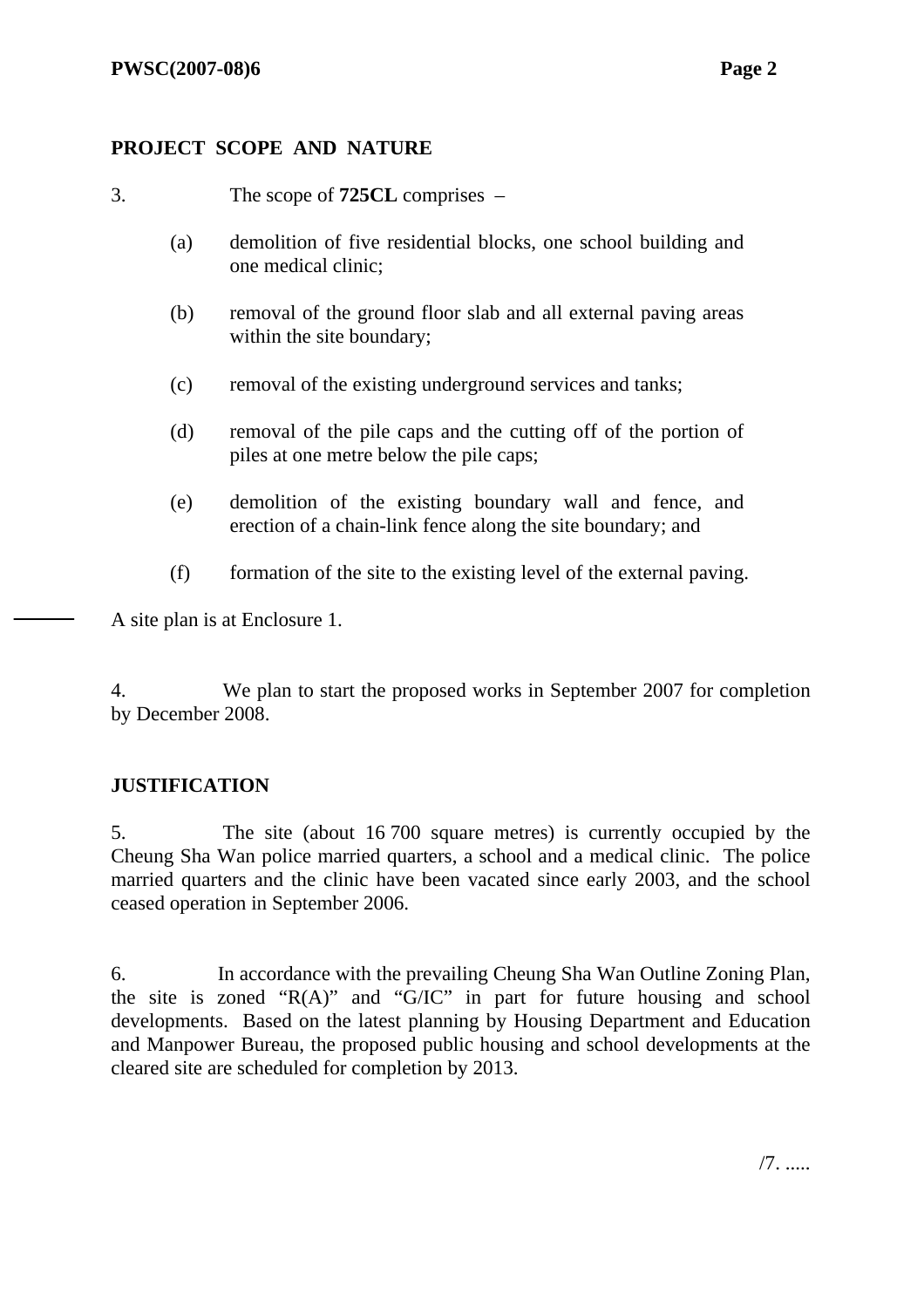#### **PWSC(2007-08)6 Page 3**

7. To cater for the above planned future developments, we need to commence the demolition and the associated site formation works in September 2007 for completion by December 2008.

### **FINANCIAL IMPLICATIONS**

8. We estimate the capital cost of the project to be \$28.0 million in MOD prices (see paragraph 9 below), made up as follows –

|     |                                  |     | \$ million |                 |  |
|-----|----------------------------------|-----|------------|-----------------|--|
| (a) | Building demolition works        |     | 9.9        |                 |  |
| (b) | <b>External demolition works</b> |     | 9.0        |                 |  |
| (c) | Site formation works             |     | 4.0        |                 |  |
| (d) | Consultants' fees                |     | 2.8        |                 |  |
|     | contract administration<br>(i)   | 0.6 |            |                 |  |
|     | site supervision<br>(ii)         | 2.2 |            |                 |  |
| (e) | Contingencies                    |     | 2.1        |                 |  |
|     | Sub-total                        |     | 27.8       | (in September   |  |
| (f) | Provision for price adjustment   |     | 0.2        | 2006 prices)    |  |
|     |                                  |     |            |                 |  |
|     | Total                            |     | 28.0       | (in MOD prices) |  |

We propose to engage consultants to undertake contract administration and site supervision of the project. A detailed breakdown of the estimates for consultants' fees by man-months is at Enclosure 2. The total floor area to be demolished is about  $46,300$  square metres  $(m^2)$ . The estimated unit cost for building demolition works is \$214 per m<sup>2</sup> of floor area in September 2006 prices. We consider this unit cost reasonable as compared with other similar projects undertaken by the Government.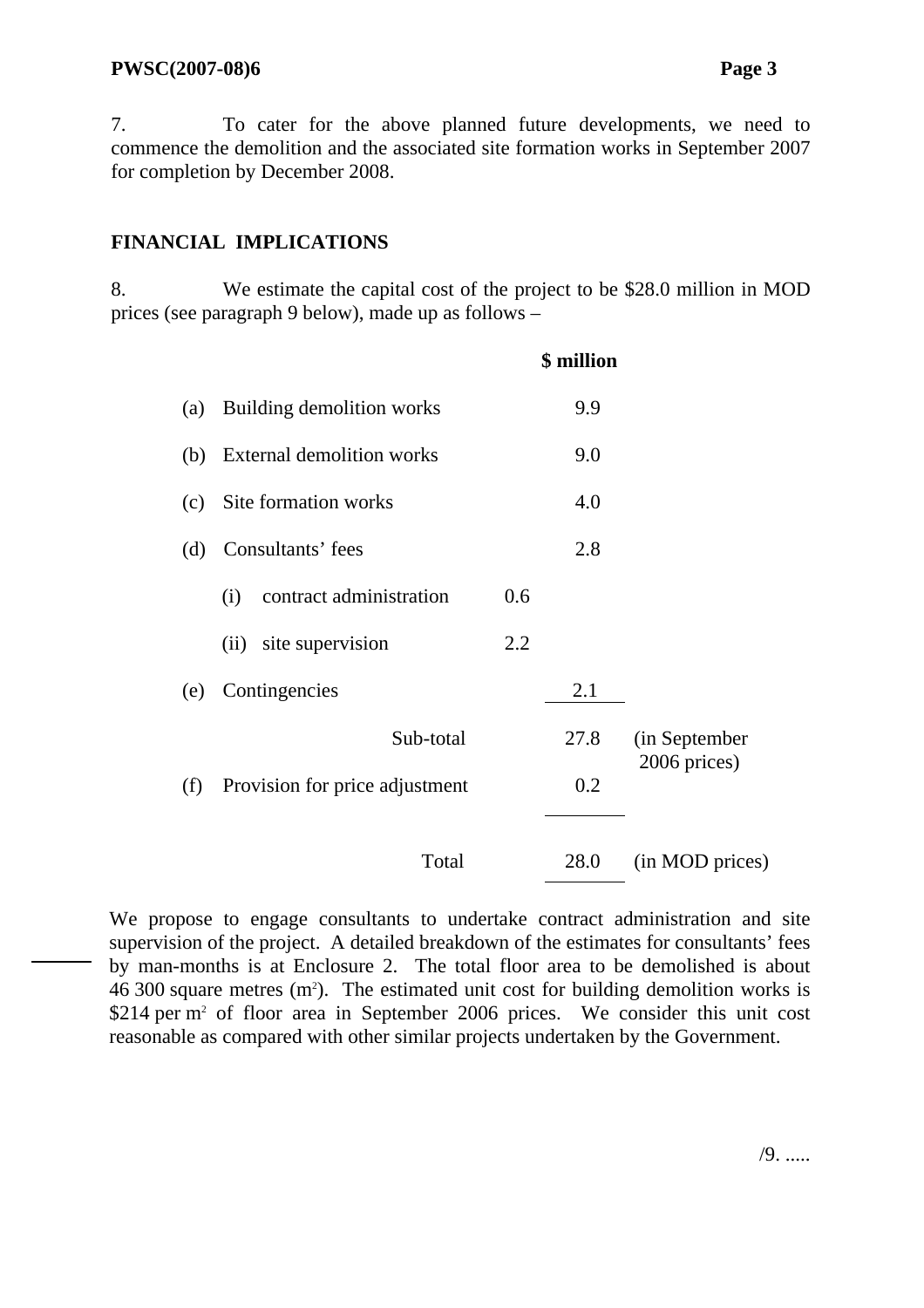**Year \$ million (Sept 2006) Price adjustment factor \$ million (MOD)** 2007 – 08 2.0 0.99900 2.0 2008 – 09 20.0 1.00649 20.1  $2009 - 10$  4.5 1.01656 4.6 2010 – 11 1.3 1.02672 1.3 ——— ——— 27.8 28.0 ——— ———

10. We have derived the MOD estimates on the basis of the Government's latest forecast of the trend rate of change in the prices of public sector building and construction output for the period from 2007 to 2011. We will tender the proposed works on a lump-sum contract because the scope of the works can be clearly defined. The proposed works will not be subject to price adjustment because the construction period will not exceed 21 months.

11. The proposed project has no recurrent financial implications.

# **PUBLIC CONSULTATION**

12. We consulted the Housing Committee of the Sham Shui Po District Council on 25 January 2007. Members have no objection to the proposed works.

# **ENVIRONMENTAL IMPLICATIONS**

13. The project is not a designated project under the Environmental Impact Assessment Ordinance. We engaged a consultant to conduct a Preliminary Environmental Review (PER) for **725CL** in November 2006. The PER concluded and the Director of Environmental Protection agreed that with the implementation of the proposed mitigation measures in the PER, the project will not have any adverse environmental impacts. We have included in the project estimates the cost of implementing the mitigation measures.

 $/14$ . .....

9. Subject to approval, we will phase the expenditure as follows –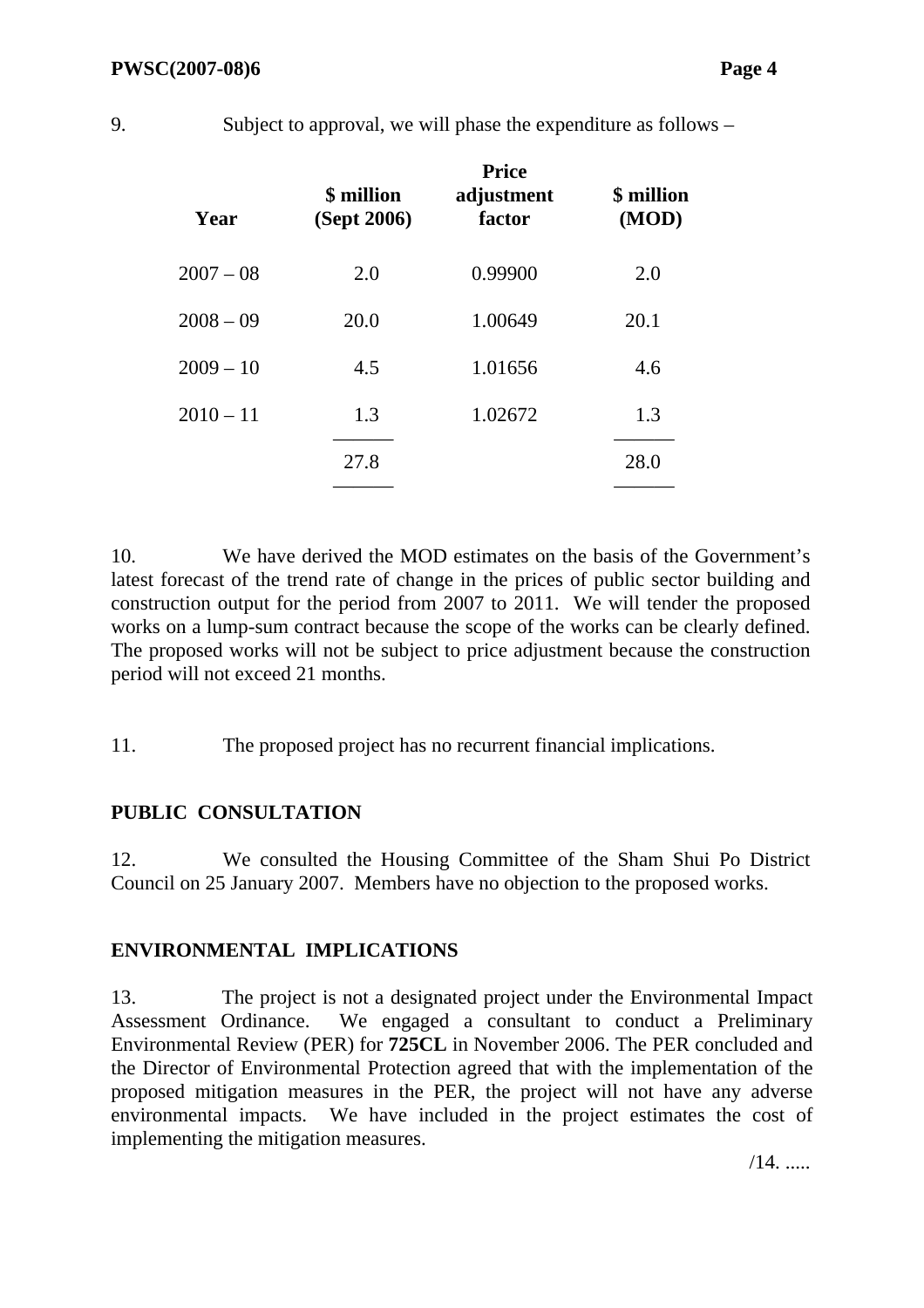14. During demolition, we will control noise, dust and site run-off nuisances to within the established standards and guidelines through the implementation of mitigation measures in the relevant contract. These include the use of silencers, mufflers, acoustic lining or shields for noisy construction activities, frequent cleaning and watering of the site, provision of wheel-washing facilities, and treating the site run-off to acceptable levels before discharging. We completed an asbestos survey and identified small quantities of potential asbestos containing materials (ACM) on site. We will remove and dispose of all ACM in accordance with the Air Pollution Control Ordinance and the Waste Disposal Ordinance.

15. We have considered suitable measures including selective demolition and on-site sorting in the planning and design stages to reduce the generation of construction and demolition (C&D) materials where possible. In addition, we will require the contractor to reuse inert C&D materials on site or in other suitable construction sites as far as possible (e.g. use suitable excavated materials for filling within the site, use metal site hoardings and signboards so that these materials can be recycled or reused in other projects), in order to minimise the disposal of C&D materials to public fill reception facilities<sup>1</sup>. We will encourage the contractor to maximise the use of recycled or recyclable C&D materials, as well as the use of nontimber formwork to further minimise the generation of construction waste.

16. We will require the contractor to submit a waste management plan (WMP) for approval. The WMP will include appropriate mitigation measures to avoid, reduce, reuse and recycle C&D materials. We will ensure that the day-to-day operations on site comply with the approved WMP. We will control the disposal of public fill and C&D waste to designated public fill reception facilities and landfills respectively through a trip-ticket system. We will require the contractor to separate public fill from C&D waste for disposal at appropriate facilities. We will record the disposal, reuse and recycling of C&D materials for monitoring purposes.

17. We estimate that the project will generate about 44 200 tonnes of C&D materials. Of these, we will reuse about 10 400 tonnes (23.5%) on site and deliver 32 500 tonnes (73.5%) to public fill reception facilities for subsequent reuse. In addition, we will dispose of 1 300 tonnes (3.0%) at landfills. The total cost for

/accommodating .....

accommodating C&D materials at public fill reception facilities and landfill sites is estimated to be \$1.04 million for this project (based on a unit cost of \$27/tonne for

<sup>1</sup> Public fill reception facilities are specified in Schedule 4 of the Waste Disposal (Charges for Disposal of Construction Waste) Regulation. Disposal of public fill in public fill reception facilities requires a licence issued by the Director of Civil Engineering and Development.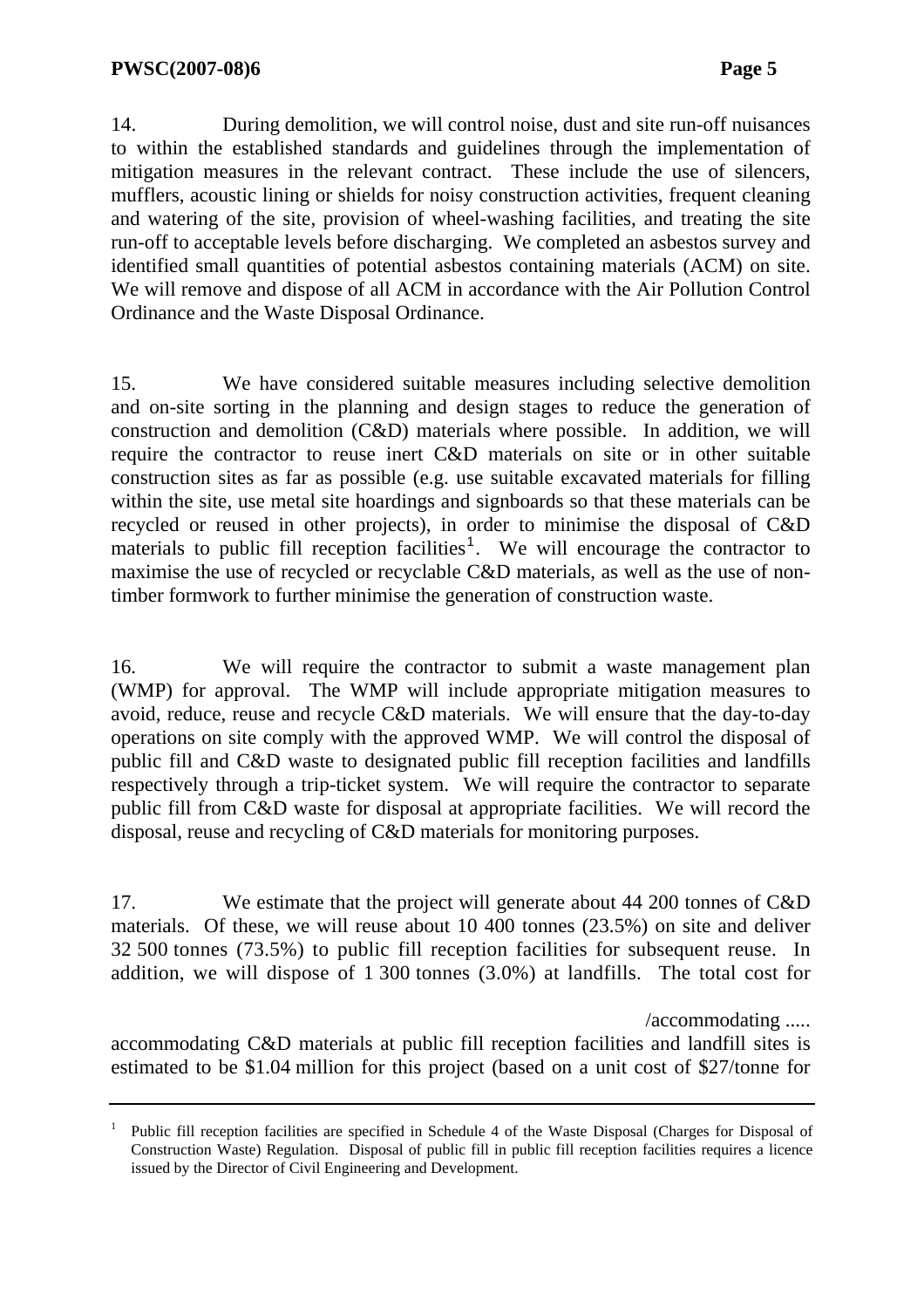#### **PWSC(2007-08)6** Page 6

disposal at public fill reception facilities and  $$125/tonne<sup>2</sup>$  at landfills).

# **LAND ACQUISITION**

18. The project does not require any land acquisition.

## **BACKGROUND INFORMATION**

19. We upgraded **725CL** to Category B in October 2006.

20. We engaged consultants to carry out PER, investigation studies and detailed design of the demolition works in November 2006 and February 2007 respectively. We engaged a quantity surveying consultant to prepare tender documents in March 2007. The total cost of these works is \$900,000. We charged this amount to block allocation **Subhead B100HX** "Minor housing development related works, studies and investigations for items in Category D of the Public Works Programme". The consultants have completed the PER, investigation studies and detailed design. The quantity surveying consultant is finalising the tender documents.

21. The proposed works will not involve any tree removal or planting proposals.

22. We estimate that the proposed works will create about 22 jobs (19 for labourers and another 3 for professional/technical staff) providing a total employment of 260 man-months.

--------------------------------------

Housing, Planning and Lands Bureau April 2007

<sup>2</sup> This estimate has taken into account the cost of developing, operating and restoring the landfills after they are filled and the aftercare required. It does not include the land opportunity cost for existing landfill sites (which is estimated at  $$90/m^3$ ), nor the cost to provide new landfills, (which is likely to be more expensive) when the existing ones are filled.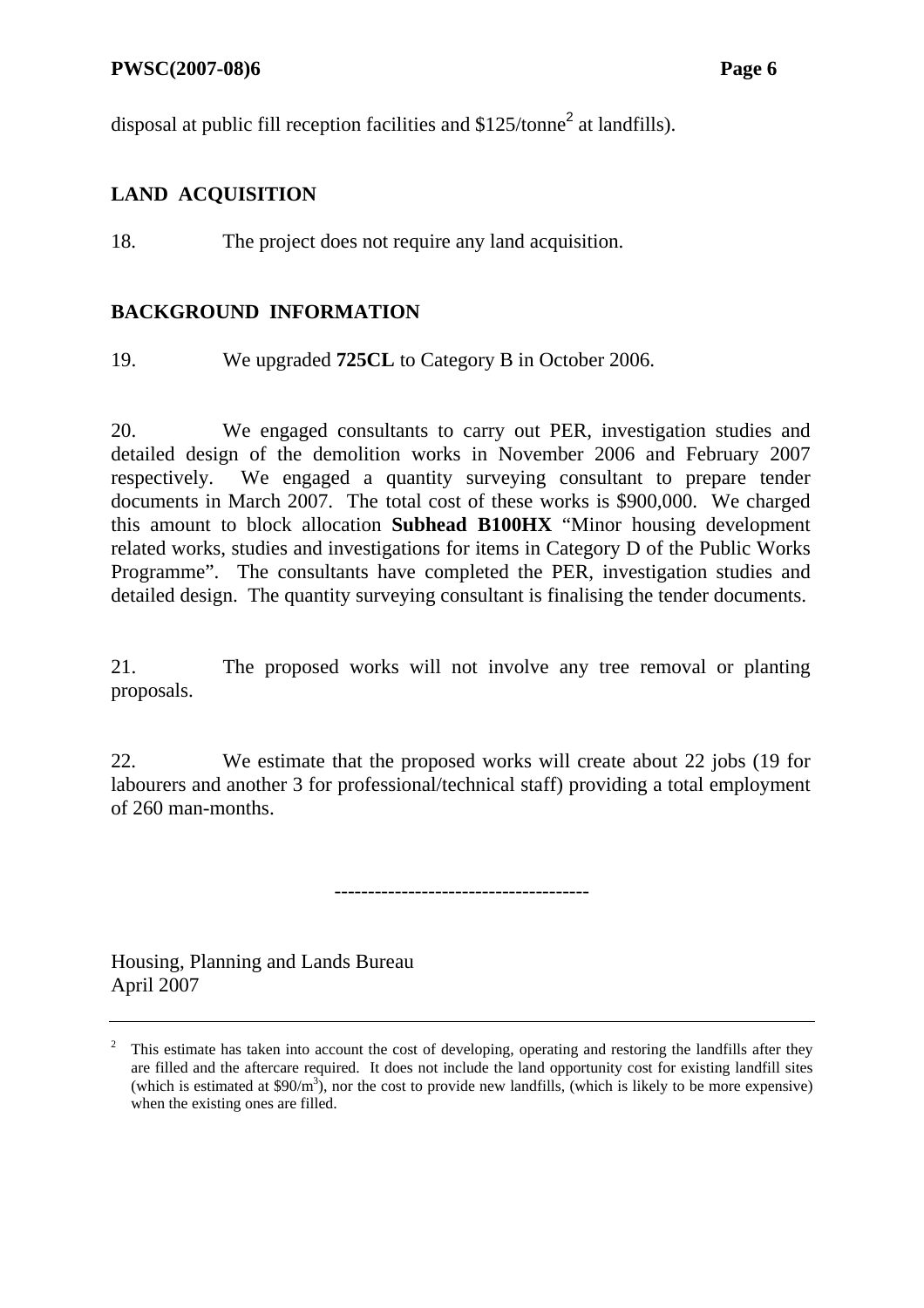